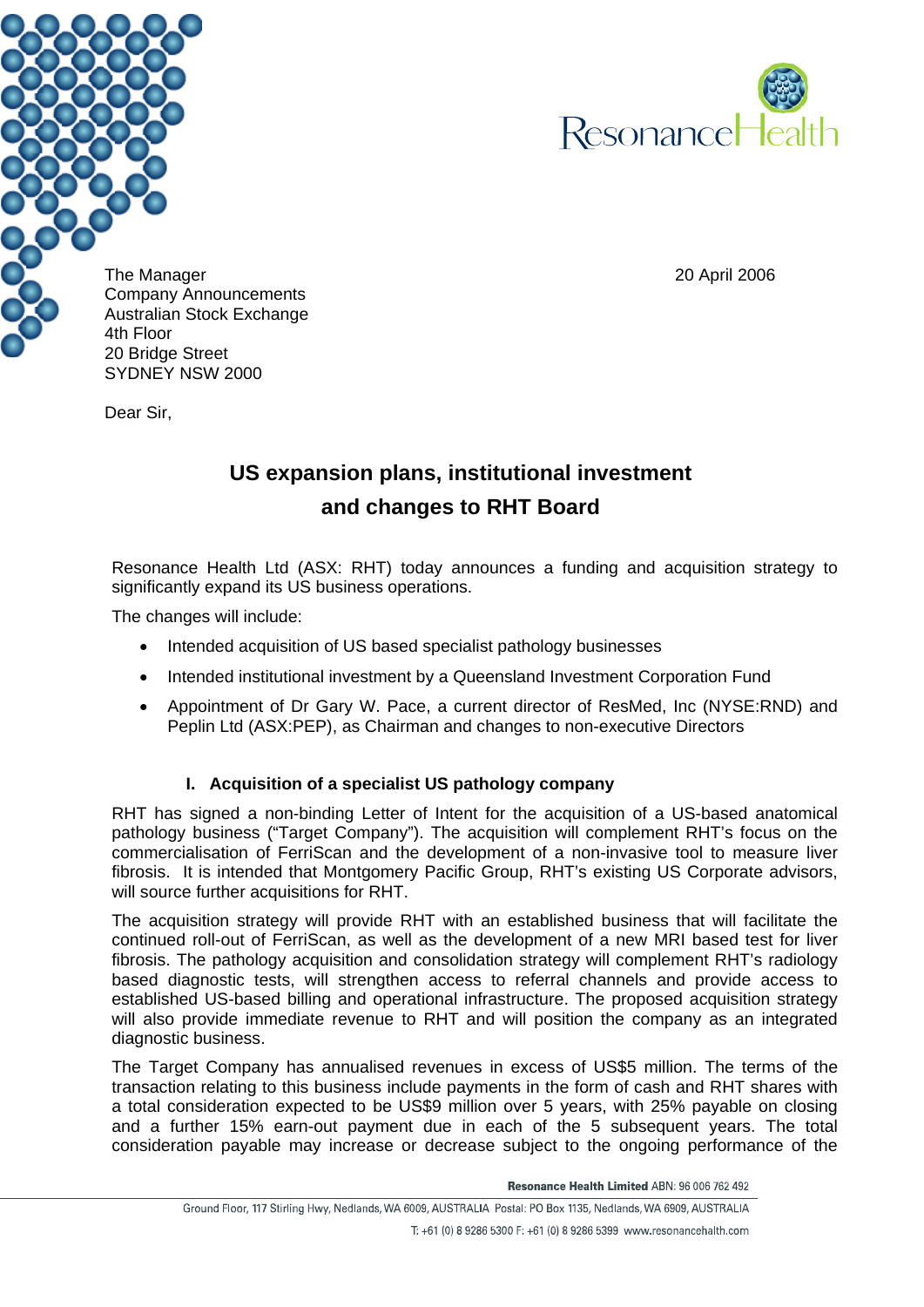



Target Company. The minimum total consideration payable, subject to the company maintaining revenues, profitability and association of the principals will be US\$5.37 million.

Assuming all conditions precedent to proceeding with this first transaction are satisfied (including entering into a binding purchase agreement), the payment on closing of this first acquisition will be US\$1.6875 million in cash and US\$562,500 in RHT shares at a AU\$0.063 valuation. The payment made after the first year anniversary will be 75% RHT shares and 25% cash, and each one thereafter will be 100% RHT shares. The share component for the earn out payments will be valued at the 30-day volume weighted average share price (vwap) for the 30 days leading up to the commencement date of the earn-out year.

## **II. Institutional investment from a Queensland Investment Corporation Fund**

In connection with the acquisition strategy and continued development of the current RHT technology portfolio (FerriScan and liver fibrosis diagnostic tests), RHT has received a letter of intent from a Queensland Investment Corporation Fund for an investment in RHT of up to AU\$8 million at a price of AU\$0.063 per share. It should be understood that this is a non-binding statement of current intentions, and is subject to final due diligence and other normal closing conditions.

Further details of the proposed transactions and timing will be provided to the market as soon as possible and will be subject to finalisation of terms, successful completion of due diligence and securing shareholder approval at a general meeting of shareholders.

# **III. Board of Directors restructure**

To facilitate and support these changes, the current Board of RHT acknowledges the need to restructure the existing Board. Therefore, the changes to RHT's Board of Directors will include:

- Dr Gary W. Pace's appointment as Chairman
- Mr Roger Greene, Mr Michael Dalsin and Mr Guy Aird's appointment as non-executive directors
- The Hon Dr Michael Wooldridge will become Deputy Chairman, with Mr Ian Anderson and Dr Andrew Walker remaining as non-executive directors
- Dr Christine Bennett, Mr Anthony Fitzgerald and Dr Jay Ives' will resign as directors with effect from today

Summary biographies for the new Chairman and Directors are provided below.

The Hon Dr Michael Wooldridge said: "Speaking on behalf of the Board, I would like to formally acknowledge the valuable contributions of the retiring directors, each of whom have played an instrumental role in seeing the FerriScan technology advance from development through to market, and in positioning the company for its next phase of expansion." Dr Gary Pace also complimented and thanked the retiring Board members on their significant contribution to RHT.

Resonance Health Limited ABN: 96 006 762 492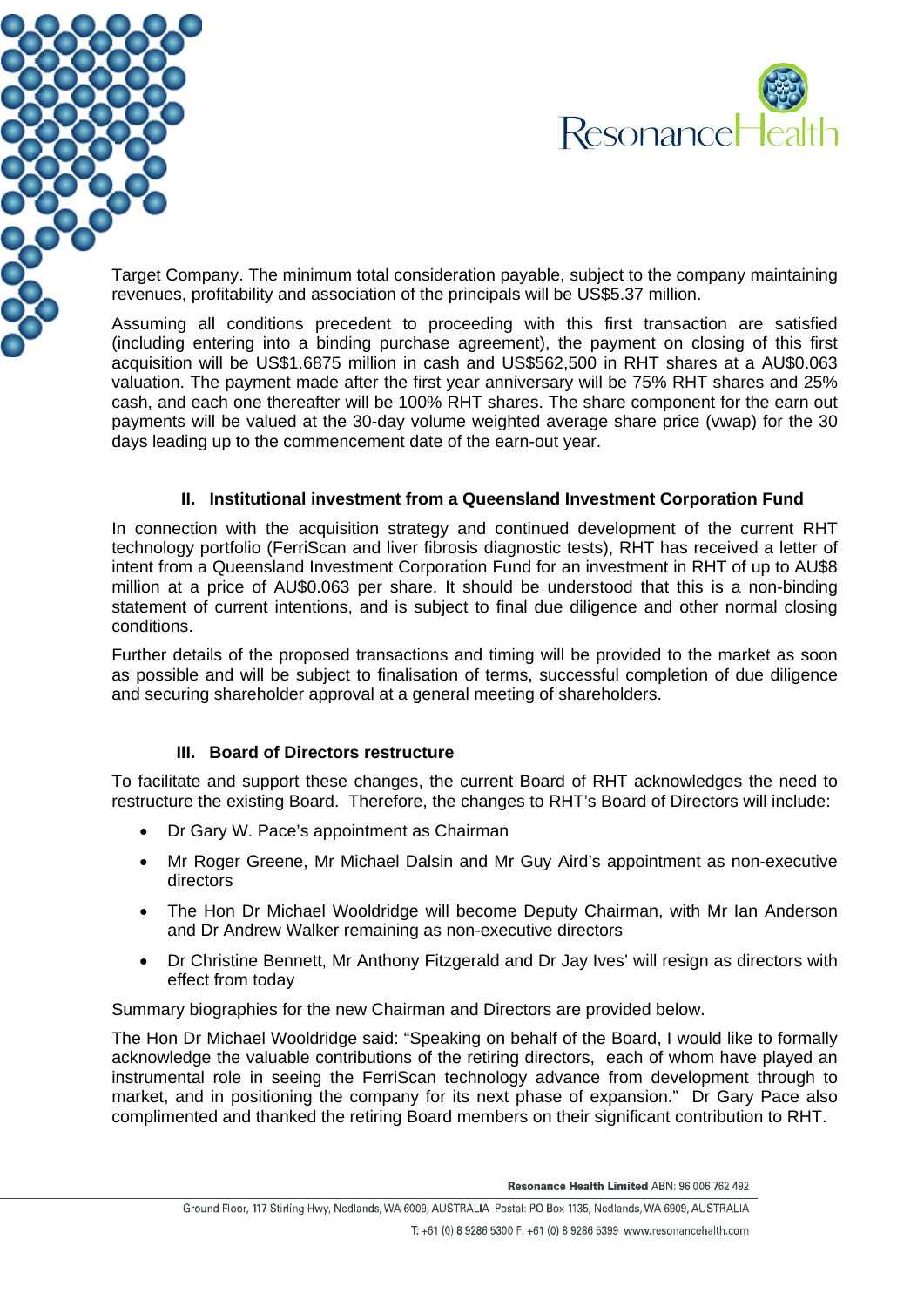



#### **Director Profiles**

#### **Dr Gary W. Pace, PhD FTS - Chairman**

Dr Pace is currently Chairman and CEO of QRxPharma Pty Ltd and a director of a number of Australian and US companies, including: Protiveris Inc., ResMed, Inc. (NYSE:RMD), Peplin Ltd (ASX:PEP), Transition Therapeutics Inc. (TSX:TTH) and Celsion Corp. (AMX:CLN). He is also a Visiting Scientist at the Massachusetts Institute of Technology (MIT), an Adjunct Professor at the University of Queensland and a member of the Queensland North America Biotechnology Advisory Council. From 1995 to 2001, Dr Pace was President and CEO of RTP Pharma. From 2000 to 2002, he was Chairman and CEO of Waratah Pharmaceuticals Inc., a spin-off company of RTP Pharma. From 1993 to 1994, he was the founding President and CEO of Transcend Therapeutics Inc. (formerly Free Radical Sciences Inc.), a biopharmaceutical company. From 1989 to 1993, Dr Pace was Senior Vice President of Clintec International, Inc., a Baxter/Nestle joint venture and manufacturer of clinical nutritional products. Dr Pace holds a Bachelor of Science with honours from the University of New South Wales and a PhD from MIT. Dr Pace resides in Boston, Massachusetts.

#### **Mr Roger Greene, AB Econs, LLB – Non-Executive Director**

Mr Greene is currently a partner in the investment banking group Montgomery Pacific Group, LLC., and has worked with the various funds in the Robert M. Bass Group in Texas as a principal and as general counsel. He participated in a number of their opportunity funds, including Brazos Fund, which purchased \$2 billion in assets in the US and Canada, and Lone Star Fund, which has acquired and managed several billions of dollars in assets in North America, Asia and Europe. For Brazos, Mr. Greene was responsible for negotiations on a \$300 million purchase of assets from a thrift in Canada, an acquisition of assets of over \$100 million that resulted from the merger of two insurance companies, and the securitization of hundreds of millions of dollars of mortgage loans. For Lone Star, Mr. Greene was responsible for negotiation and structuring of asset acquisitions from foreign entities. Prior to that time, he also worked on resolution and management of the assets of American Savings and Loan Association after the acquisition of American Savings Bank by the Robert M. Bass Group. Mr. Greene has also acted as a principal in real estate and operating company acquisitions.

Previously, he was an attorney at Covington & Burling in Washington DC and Jackson, DeMarco & Peckenpaugh in Orange County, California. Mr. Greene has also worked to start up and fund a services based technology company in Southern California. Mr Greene is currently on the Board of ASX listed Avastra Ltd. Mr Greene holds a degree in Economics from Harvard College and a Law degree from Harvard Law School.

#### **Mr Michael Dalsin, BSc – Non-Executive Director**

Mr Dalsin is currently a partner in the investment banking group Montgomery Pacific Group, LLC., and has worked in international investment banking and deal-making for investments by Morgan Stanley Managing Director's funds in London, Hong Kong and New York. He was as a lead banker and negotiator for small and medium market (\$US15M to \$US50M) international acquisitions for both American and English companies. He participated as a key sales person in institutional fundraising for a number of international (micro-capitalization) companies with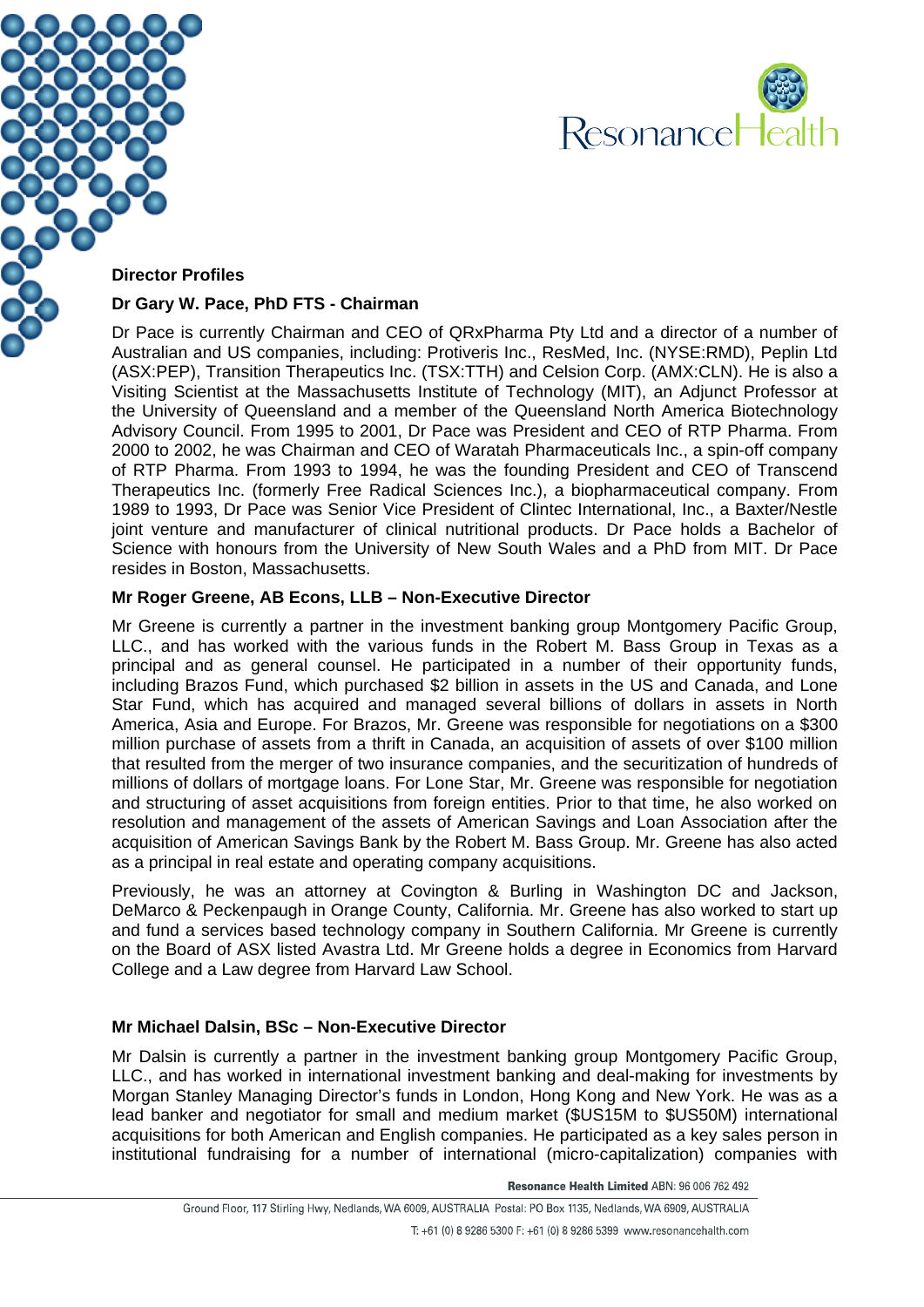



placements of \$US5M to \$US10M. He has experience in securing cash flow debt and term debt for small to medium companies and has practice in high yield and convertible debt for the purposes of acquisition.

Mr. Dalsin has been invited to speak for Inc. Magazine and Cambridge University on the topic of deal making in small to medium market acquisitions. Previous to his investment banking experience, Mr. Dalsin worked as an acquisition strategist in the small and middle markets with both Cisco Systems and Lucent Technology partner companies. Mr Dalsin is currently on the Board of ASX listed Avastra Ltd. Mr Dalsin holds a degree in Economics from the University of Wisconsin.

## **Mr Guy Aird, Dip. Valuations, Grad. Dip. Applied Corp Finance – Non Executive Director**

Mr Guy Aird is a partner in Melbourne boutique investment bank, Domain Capital. He has twenty years operational experience within the investment advisory sector including fifteen years experience in equities dealing/ advising/ research for a number of Melbourne based stock broking firms. He is also a Director of ASX listed Biotech company Avastra Limited. Mr Aird lives in Melbourne.

#### **About Resonance Health Ltd**

Resonance Health (ASX: RHT) is an Australian Healthcare company that to date has specialised in the development and commercialisation of magnetic resonance imaging (MRI)-related technology for the quantitative measurement of iron levels in the human body. Our mission is to develop and market our technologies to assist in the diagnosis and management of patients suffering from iron-related conditions, whilst delivering significant added value for our MRI customers who deliver our service through their networks.

In 2005, RHT began the global commercial launch of FerriScan®, its world-leading non-invasive tool for measuring liver iron levels.

The FerriScan service involves an MRI scan followed by off-site processing of the images by RHT using its patented methodology to generate the liver iron concentration result. MR data is transmitted electronically via a secure data process to the RHT analysis centre from anywhere in the world. The test requires no new equipment purchase at the MRI centre level. FerriScan provide a significant improvement over current blood markers and invasive surgical procedures. This improvement leads to increased clinical efficiency and accuracy in diagnosis, in addition to allowing optimisation of treatment programs for iron-related disorders such as hereditary haemochromatosis and thalassemia. FerriScan is now positioned to become a routine part of the clinical diagnosis and management of iron loading disorders as well as playing a major role in the testing and monitoring of drugs used to treat these conditions.

FerriScan has received regulatory clearance to be marketed in the US, Australia, UK and Europe. Further information about Resonance Health and FerriScan can be obtained from the following websites: [www.resonancehealth.com](http://www.resonancehealth.com/) and [www.ferriscan.com](http://www.ferriscan.com/).